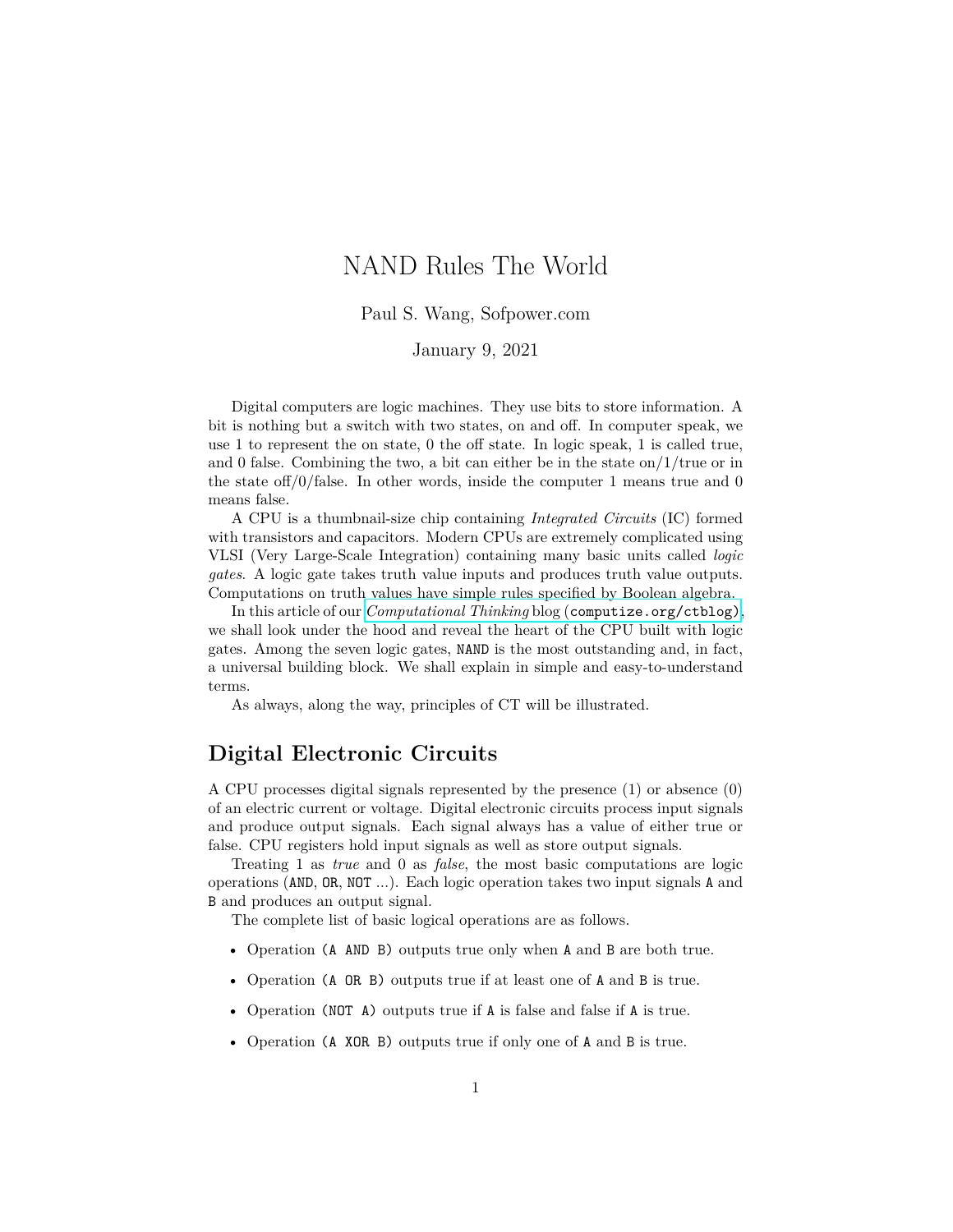- Operation (A NAND B) outputs false only when both A and B are true.
- Operation (A NOR B) outputs false if at least one of A and B is true.
- Operation (A XNOR B) outputs false if only one of A and B is true.

The above are *definitions* of these operations on truth values.

We see seven logic operators listed. The operator NAND is right there. It means *NOT AND*. Similarly NOR means *NOT OR*, XNOR means *NOT XOR*.

The complete computational behavior of each logic operator can be described by a *truth table* specifying the output for all possible input values.

| Input |   | Output |                                    |  |  |
|-------|---|--------|------------------------------------|--|--|
|       | R |        | AND $B \mid A$ OR $B \mid A$ XOR B |  |  |
|       |   |        |                                    |  |  |
|       |   |        |                                    |  |  |
|       |   |        |                                    |  |  |
|       |   |        |                                    |  |  |

Table 1: Truth Tables

Table 1 shows the truth tables for AND, OR, XOR. Try it yourself and write down the truth tables for the other logical operators.

# **Logic Gates**

A *gate* is a basic building block in integrated circuits constructed with semiconductor technologies. A *logic gate* implements one of the basic logic operations as we have just described. A logic gate takes one or two inputs and produces a single output.

The seven basic gates are as follows. Each gate, except the NOT gate, takes two inputs.

- AND gate—Outputs 1 only if both inputs are 1. Otherwise outputs 0.
- OR gate—Outputs 0 only if both inputs are 0. Otherwise outputs 1.
- NOT gate—Outputs the opposite of the input.
- XOR (exclusive OR) gate—Outputs 1 only if the two inputs are different. Otherwise outputs 0.
- NAND, NOR, or XNOR gate—Outputs the opposite of the corresponding AND, OR, or XOR gate.

Standardized graphical symbols can be used to design simple digital circuits. The following diagram shows the traditional distinctive shape symbols. Note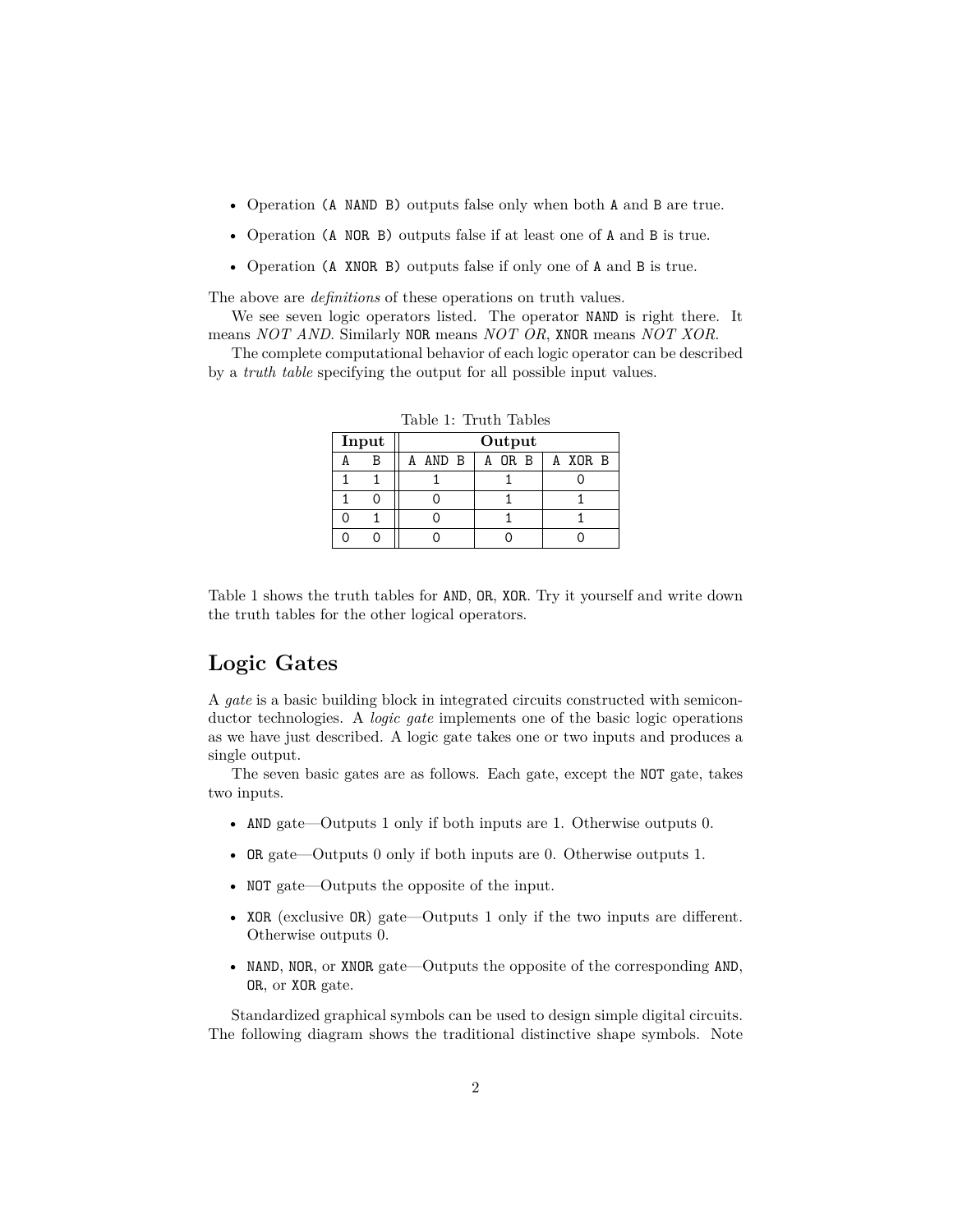that a little circle at the tip of a gate indicates an inversion, turning a 1 to 0 and a 0 to 1.



More complicated digital circuits are built by wiring together logic gates. Pulse signals, typically produced by a crystal oscillator, provide a processing rhythm. The next processing step won't start until a new clock pulse arrives. The pulse interval is needed for all digital signal transitions to complete and the circuit components to settle into their new states. Typical clock rates for modern CPUs are in the GHz range.

# **Building CPUs with Logic Gates**

Computations in a CPU are done with clever combinations of logic gates. We can get a taste of this by looking at simple arithmetic operations such as adding two binary numbers. For example, adding 011 (the number three) to 001 (the number one) must result in 100 (the number four). A quick Web search will land you more information on binary numbers.

#### **Half Adder**

An *adder* circuit provides the ability to add binary numbers which in turn can be used repeatedly to perform multiplication of binary numbers. But first, we will build a *half adder*. A *half adder* takes two input bits A and B and outputs a sum bit S and a carry bit C (carry to the next bit position).



Here we used an XOR gate to produce the sum bit and an AND gate to compute the carry bit. Table 2 lists the input and output values for the half adder. The half adder shows how logic gates are used to add two bits.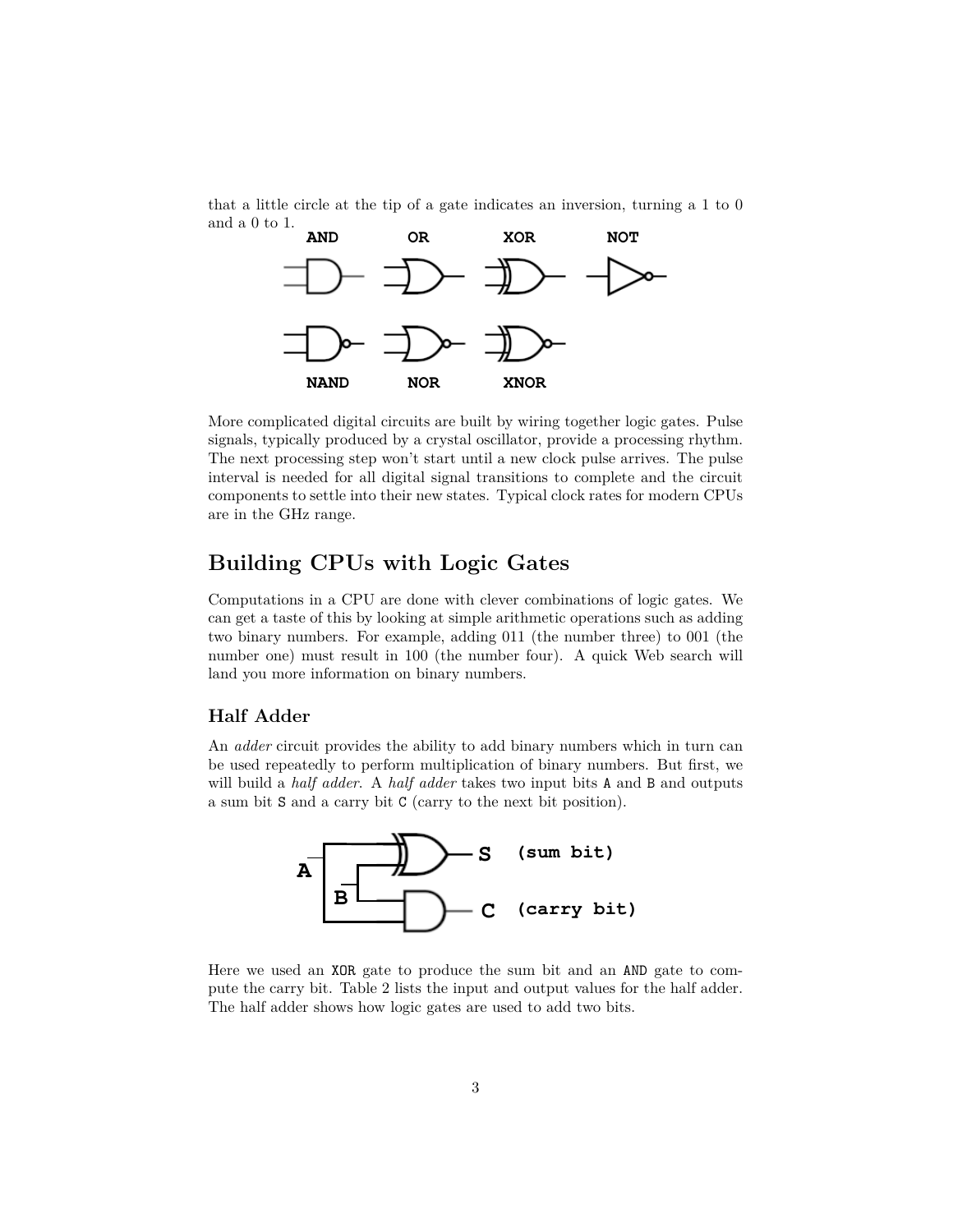Table 2: Half Adder I/O

| А        | в | S |    |
|----------|---|---|----|
| ი        | 0 | ი | Ω  |
| $\Omega$ |   |   | O  |
|          |   |   | ι) |
|          |   | n |    |

#### **Full Adder**

The half adder can be used to build a more capable *full adder* that can take three input bits  $A$ ,  $B$ , and  $C_{in}$  (carry in from the previous bit position) and will produce a sum bit *Sout* and a carry bit *Cout*. A full adder consists two half adders and an extra OR gate.



### **The Bottom-Up Approach**

Building simple components first then combine them into more complicated components is a solution method that often works well. This leads to the CT principle: *Consider the bottom-up approach for problem solving. Start by solving the small and most basic problems. Then combine those solutions to solve bigger problems.*

The toy LEGO™ is a vivid illustration of the bottom-up approach—using tiny blocks to build anything you can imagine.

Here, we first built a half adder. Then we combine two half adders to build a full adder. Then we can combine a number of full adders to solve the more complicated problem of adding two n-bit numbers.

### **NAND Is A Universal Gate**

A logic gate is universal if it alone can be used to build all other logic gates. The NAND and NOR gates are both universal. Because NAND and NOR gates are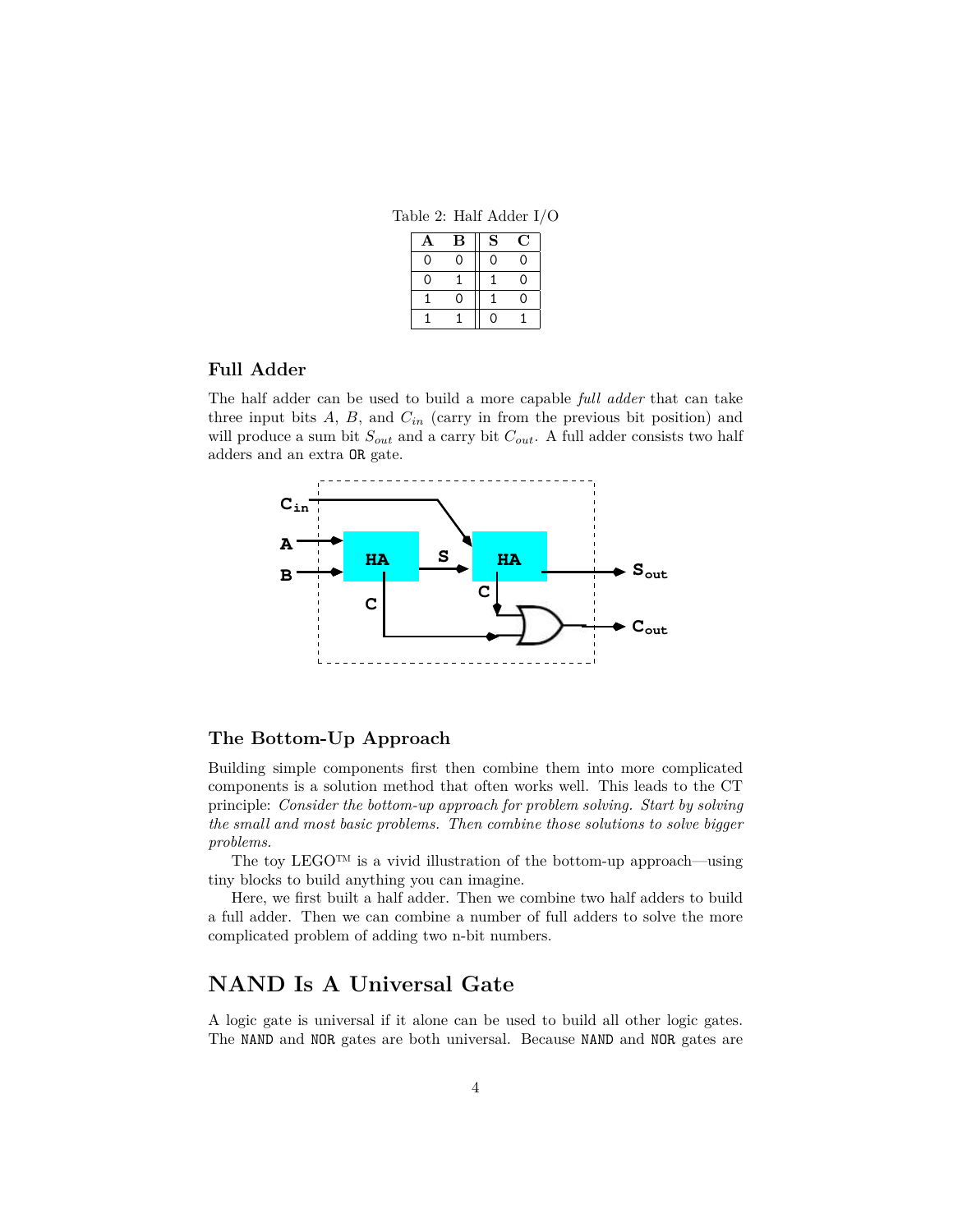economical and easier to fabricate, they are the basic gates used in all IC (integrated circuit) digital logic families. For many reasons, the NAND gate is used in most CPU designs.

To give you an idea, here is how NAND can be used to build an OR gate.



The input A is fed as the two inputs to the first NAND gate and similarly B to the second NAND gate. The third NAND gate produces the correct output for A OR B. It may be interesting for the reader to verify that this implementation works for all possible values of A and B.

The take away here is: modern CPUs use NAND to implement logic gates that in turn can build all other functions.

# **One Good Turn Deserves Another**

### **Feedback Loop**

Computer hardware design is a complicated engineering activity. Software tools are used to help automate various phases of the design, testing, synthesis, and fabrication of integrated circuits. Better hardware leads to faster software which leads to even better hardware, a wonderful virtuous cycle indeed.



*Take advantage of new knowledge, new tools, new circumstances and apply them everywhere possible. Don't miss the chance to create a positive feedback loop!*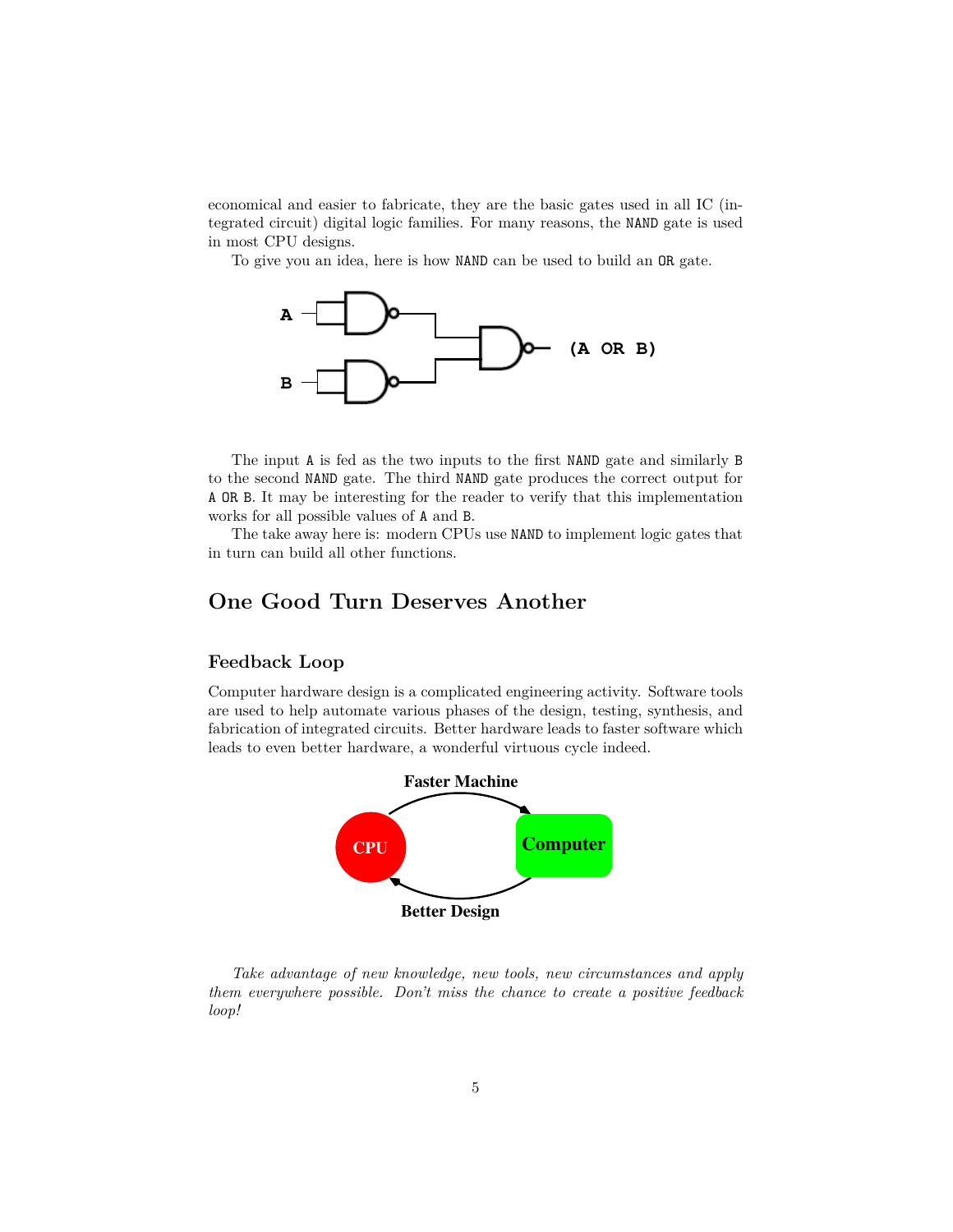### **Iteration**

A more general concept is *iteration*—repeated application of the same procedure. The power of iteration cannot be overstated. Let's revisit our favorite example.

Iteration has led to the invention of the *polymerase chain reaction* (PCR), a technique in molecular biology to generate thousands to millions of copies of a particular DNA sequence.

Developed by Dr. Kary Mullis in 1983, PCR is now indispensable in medical and biological research and applications, including DNA testing and genetic fingerprinting. The impact of automated PCR is huge and far-reaching. Mullis was awarded the 1993 Nobel Prize in Chemistry for his part in the invention of PCR.

In recounting his invention, Kary Mullis wrote in his book *Dancing Naked in the Mind Field*:

*I knew computer programming, and from that I understood the power of a reiterative mathematical procedure. That's where you apply some process to a starting number to obtain a new number, and then you apply the same process to the new number, and so on. If the process is multiplication by two, then the result of many cycles is an exponential increase in the value of the original number: 2 becomes 4 becomes 8 becomes 16 becomes 32 and so on.*

*If I could arrange for a short synthetic piece of DNA to find a particular sequence and then start a process whereby that sequence would reproduce itself over and over, then I would be close to solving my problem.*

At the time of the invention, the "polymerase" and other related DNA duplication techniques were already known. It was the "chain reaction" part that was missing. Well, we have Dr. Mullis and his computational thinking to thank for the invention. And what a significant invention! The *New York Times* described it as "highly original and significant, virtually dividing biology into the two epochs of before P.C.R. and after P.C.R."

Duplicating DNA sequences is key to modern use of DNA technologies. For instance, COVID-19 virus tests depend on PCR.

# **Finally**

Looking under the hood of a modern CPU, we found tens of billions of transistors forming logic gates (mostly NAND) that perform computations at lightening speed. All this is made possible by using computer software to design next generation CPUs—a virtuous cycle that is still on-going.

Now, imagine a computer running to perform any task such as playing a video game or navigating a map. It all comes down to a dizzying blur of numerous NAND operations in the CPU! And the task is done.